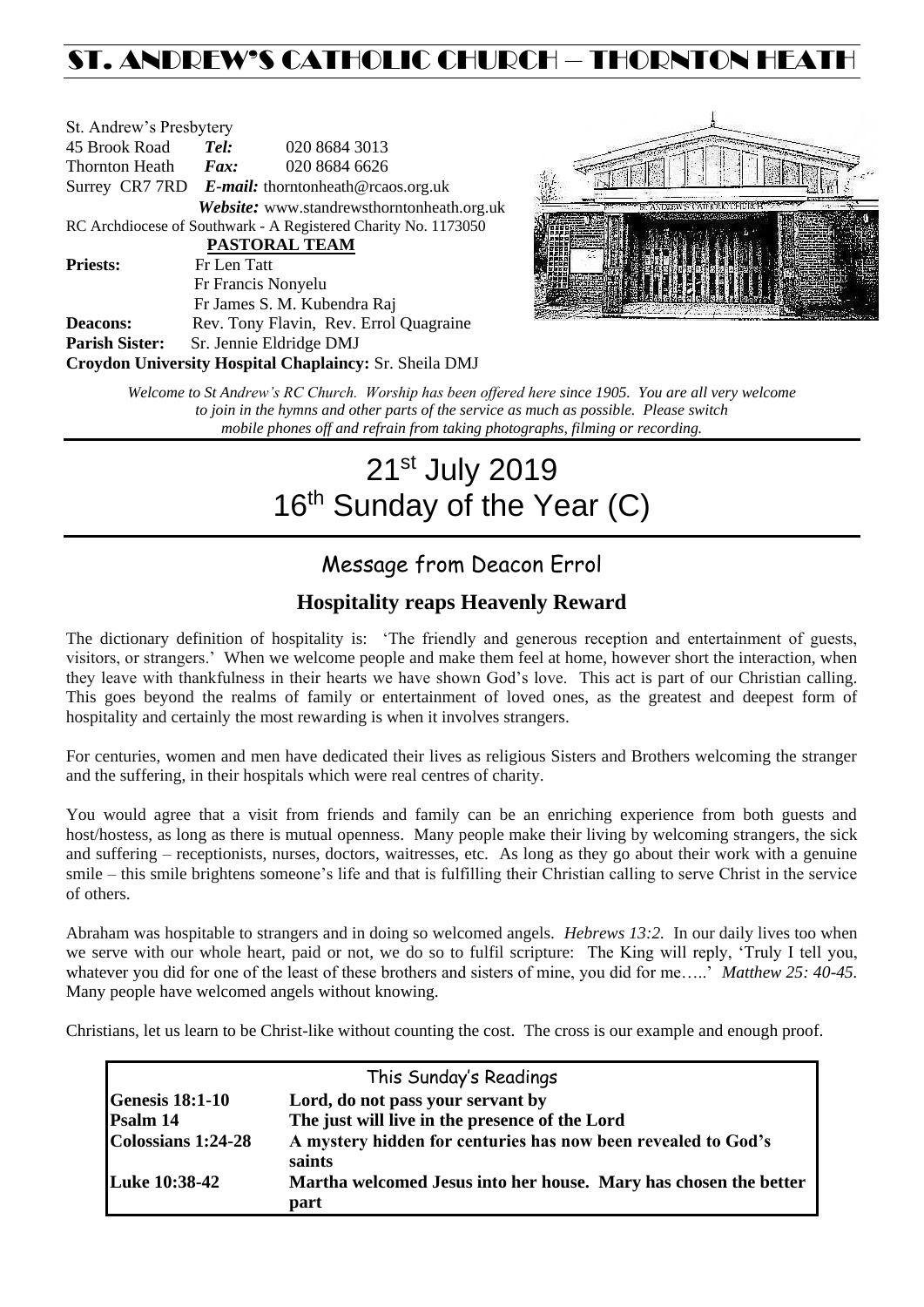| Diary for the Week |  |  |
|--------------------|--|--|
|--------------------|--|--|

| Sunday 21st July                |                    | $1011$ , $1011101$                     | Private Intention                               |
|---------------------------------|--------------------|----------------------------------------|-------------------------------------------------|
| $16^{th}$ Sunday of the Year    |                    | 6.00pm (Saturday) First Mass of Sunday |                                                 |
|                                 |                    |                                        |                                                 |
|                                 | 9.30am             | Mass                                   | Parishioners                                    |
|                                 | 11.30am            | <b>Mass</b>                            | Daniel Messina RIP                              |
|                                 | 5.00pm             | <b>Rosary</b>                          |                                                 |
|                                 | $5.15 - 5.45$ pm   | <b>Exposition and Benediction</b>      |                                                 |
|                                 | 6.00 <sub>pm</sub> | <b>Mass</b>                            | Sandra O'Donovan & Family                       |
|                                 | $7.00 - 9.00$ pm   | <b>Charismatic Prayer Group</b>        |                                                 |
| Monday $22^{nd}$ July           | 7.30am             | <b>Mass</b>                            | <b>Holy Souls</b>                               |
| St Mary Magdalene               | 10.00am            | Mass                                   | Theresa & Mariano Jose Rebello RIP              |
| Song of Songs 3:1-4             | $7.00 - 8.00$ pm   | <b>Exposition and Adoration</b>        | (Anniv)                                         |
| John 20:1-2, 11-18              | $7.00 - 8.00$ pm   | <b>Parish Surgery</b>                  |                                                 |
|                                 | 8.00pm             | <b>PPC</b> Meeting                     |                                                 |
| Tuesday 23rd July               | 7.30am             | <b>Mass</b>                            | Magdalena Calaco & Santana Rebello              |
| St Bridget                      |                    |                                        | RIP (Anniv)                                     |
| Galations 2:19-20               | 10.00am            | Mass                                   | Hugo Epie (W/B)                                 |
| John 15:1-8                     |                    |                                        |                                                 |
| Wednesday 24 <sup>th</sup> July | 7.30am             | Mass                                   | Johanna Epie (W/B)                              |
| Feria                           | 10.00am            | <b>Mass</b>                            | Mary Kirk RIP                                   |
| Exodus 16:1-5. 9-15             | 6.00pm             | <b>Lectio Divina Group (hall)</b>      |                                                 |
| Matthew 13:1-9                  | 7.30pm             | <b>Legion of Mary (hall)</b>           |                                                 |
| Thursday 25 <sup>th</sup> July  | 7.30am             | <b>Mass</b>                            | Private Intention                               |
| <b>St James</b>                 | 10.00am            | <b>Mass</b>                            | Fr Michael Lois                                 |
| 2 Corinthians 4:7-15            |                    |                                        |                                                 |
| Matthew 20:20-28                |                    |                                        |                                                 |
| Friday 26th July                | 7.30am             | Mass                                   | Patrick Keetley                                 |
| Saints Joachim and Anne         | 10.00am            | Mass                                   | Mr O'Hara                                       |
| Exodus 20:1-17                  |                    |                                        |                                                 |
| Matthew 13:18-23                |                    |                                        |                                                 |
| Saturday 27 <sup>th</sup> July  | 9.30am             | Mass                                   | <b>Holy Souls</b>                               |
| Feria                           | $10.00 - 10.30$ am | <b>Confessions</b>                     |                                                 |
| Exodus 24:3-8                   | $12.00 - 4.00$ pm  | "A Day with Jesus" (Church)            |                                                 |
| Matthew 13:24-30                | $5.00 - 5.30$ pm   | <b>Confessions</b>                     |                                                 |
|                                 |                    |                                        |                                                 |
|                                 | 6.00 <sub>pm</sub> | First Mass of Sunday                   | <b>Ritchie Family</b>                           |
| Sunday 28 <sup>th</sup> July    | 9.30am             | Mass                                   | Parishioners                                    |
| $17th$ Sunday of the Year       | 11.30am            | Mass                                   | Margaret Akinyamoju (80 <sup>th</sup> Birthday) |
|                                 | 5.00pm             | <b>Rosary</b>                          |                                                 |
|                                 | $5.15 - 5.45$ pm   | <b>Exposition and Benediction</b>      |                                                 |
|                                 | 6.00 <sub>pm</sub> | Mass                                   | Adelaide Sarr RIP                               |
|                                 | $7.00 - 9.00$ pm   | <b>Charismatic Prayer Group</b>        |                                                 |

|                                                             | Money Matters                                                                                                                                                          |                                                                     |
|-------------------------------------------------------------|------------------------------------------------------------------------------------------------------------------------------------------------------------------------|---------------------------------------------------------------------|
|                                                             | <b>Collection Last Sunday</b><br>Payment by Standing Order<br>Total offertory<br>Collection of The Apostleship of the Sea<br>Second collection for Homelessness Sunday | £1,060.72<br>700.00<br>£1,760.72<br>£ 665.38                        |
| Altar Servers<br>This week<br>Team 2<br>Next week<br>Team 3 | Thank you for your generosity                                                                                                                                          | Church Cleaners<br>This week Judie's Crew<br>Next week Fifi's Group |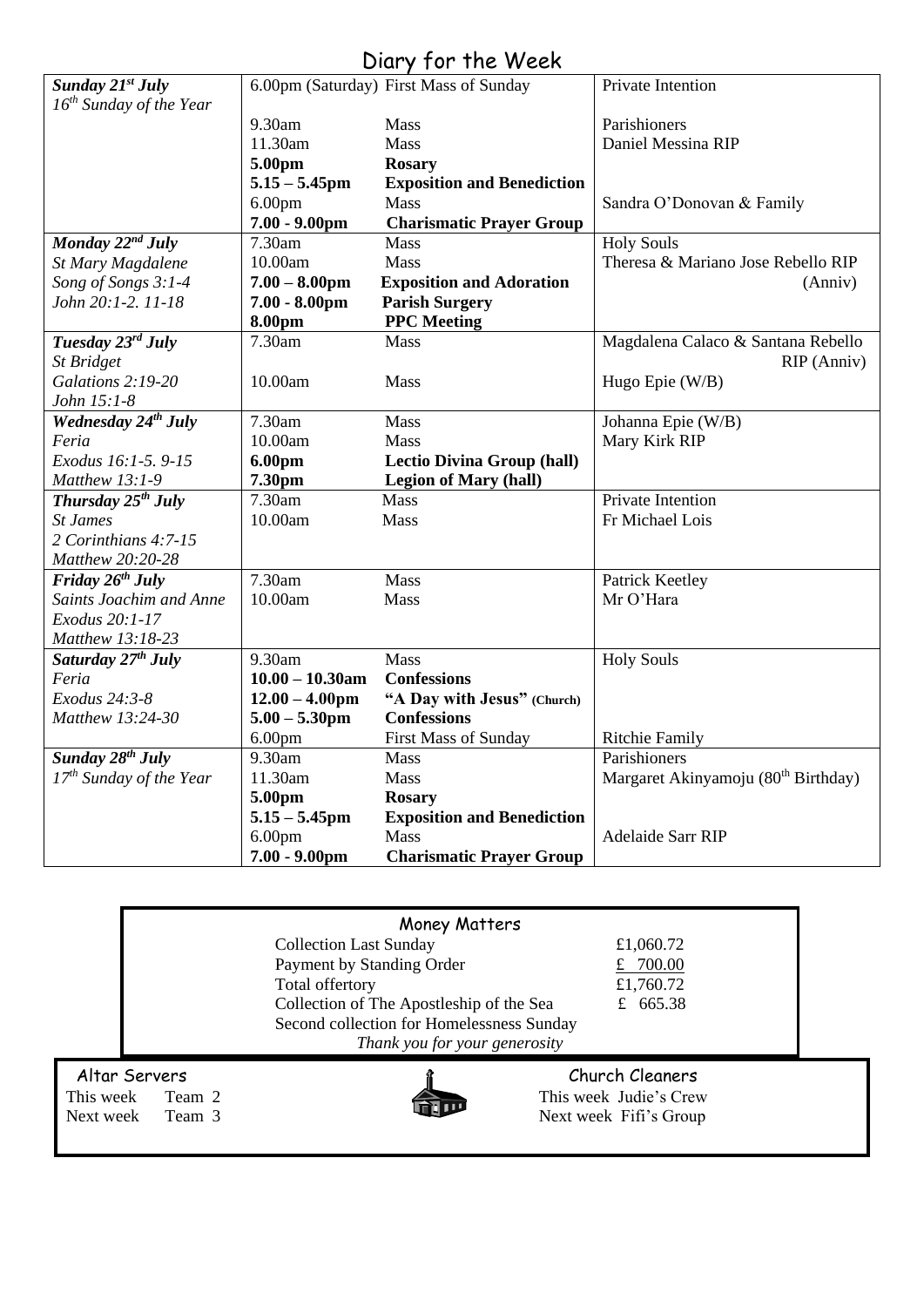## St. Andrew's Parish Notices

#### **TEA/COFFEE AFTER SUNDAY 9.30AM MASS**

Please go along to the hall after 9.30am Sunday Mass where tea/coffee and cakes are always served. All are most welcome.

#### **GHANAIAN COMMUNITY MEETING**

The group will be meeting today Sunday  $21<sup>st</sup>$  July after the 11.30am Mass in the hall.

#### **SECOND COLLECTION THIS WEEKEND**

The collection will be for Homelessness Sunday. Homelessness Sunday has three main purposes: to show our concern for individuals affected by homelessness; to challenging the conditions that create it; to celebrate work that tackles the problem. There are many ways in which we can help: by making donations to charities working with homeless people, by praying or by supporting individuals through working with a charity or by other means. Thousands of destitute migrants find themselves in limbo without any financial support or ability to return home. They are excluded from welfare benefits and local authority assistance. Charities providing accommodation require housing benefits, which they cannot access. They are also barred from working. Please give generously in the second collection. The money will go to *Housing Justice*, which provides emergency accommodation to almost three thousand people at various centres in the UK.

#### **CONRAD LOBO RIP**

It is with sadness that we have to let you know that Conrad Lobo has passed away. Conrad was an active member of our PPC Group and a parishioner here for many years. Our condolences and prayers as a parish go out to his family.

#### **SCHOOL REFERENCE FORMS**

Parish School Reference forms are available for you to take and start completing. All children transferring from primary to secondary school and starting main school or nursery at a Catholic School are required to have a Priest reference. Parents please note that Fr Len does not deal with schools directly for references so parents will have to complete a form for his final signature. Please take a form from the porch area and we ask that you complete Section A, then you should meet with Fr Len who will complete Section B and C.

A list of dates in September is displayed in the porch so that you can meet with Fr Len. Just come along to the Priest House (45 Brook Road) during the times and dates given and please note it is not possible to make an individual appointment. Please make sure that you attend at one of the dates given, as last year we had to give a lot of extra dates but this will not be possible this year. Also if you have been in the parish for less than three years, your previous Parish Priest must also provide a reference. If you regularly attend another parish, you must seek the input of their Parish Priest too.

#### **50/50 ANNIVERSARY CELEBRATION**

As you all know our new Archbishop John Wilson will be here to celebrate our Golden Jubilee Anniversary Mass on 21st September at 6.00pm and many plans are underway to help make this Mass a special one for everyone. As the celebration Mass is fast approaching we are therefore asking all our Parish Groups if you would like to be involved in the celebration. Some of the things that you could consider helping with are the procession, offertory or maybe making a piece of artwork to decorate the Church. We are seeking creative people to join us in designing the decorations we wish to place in and around the Church, for example we could have flags as bunting that would represent the many countries of our parishioners.

Also we would like to have your memories. You are invited to submit photos, write down a memory, where you were when the Church celebrated its first Mass, or a story that you would like to share of the past 50 years of Andrew's.

We invite everyone to be involved in this special celebration as your involvement will ensure that the Mass is a huge success and one that we can all remember for a long time. If you feel that you can help us in in any way then please make yourself known to Fr. James after Mass or alternatively send your contact details into the office. We really do need your help in making sure this day is a happy and memorable one.